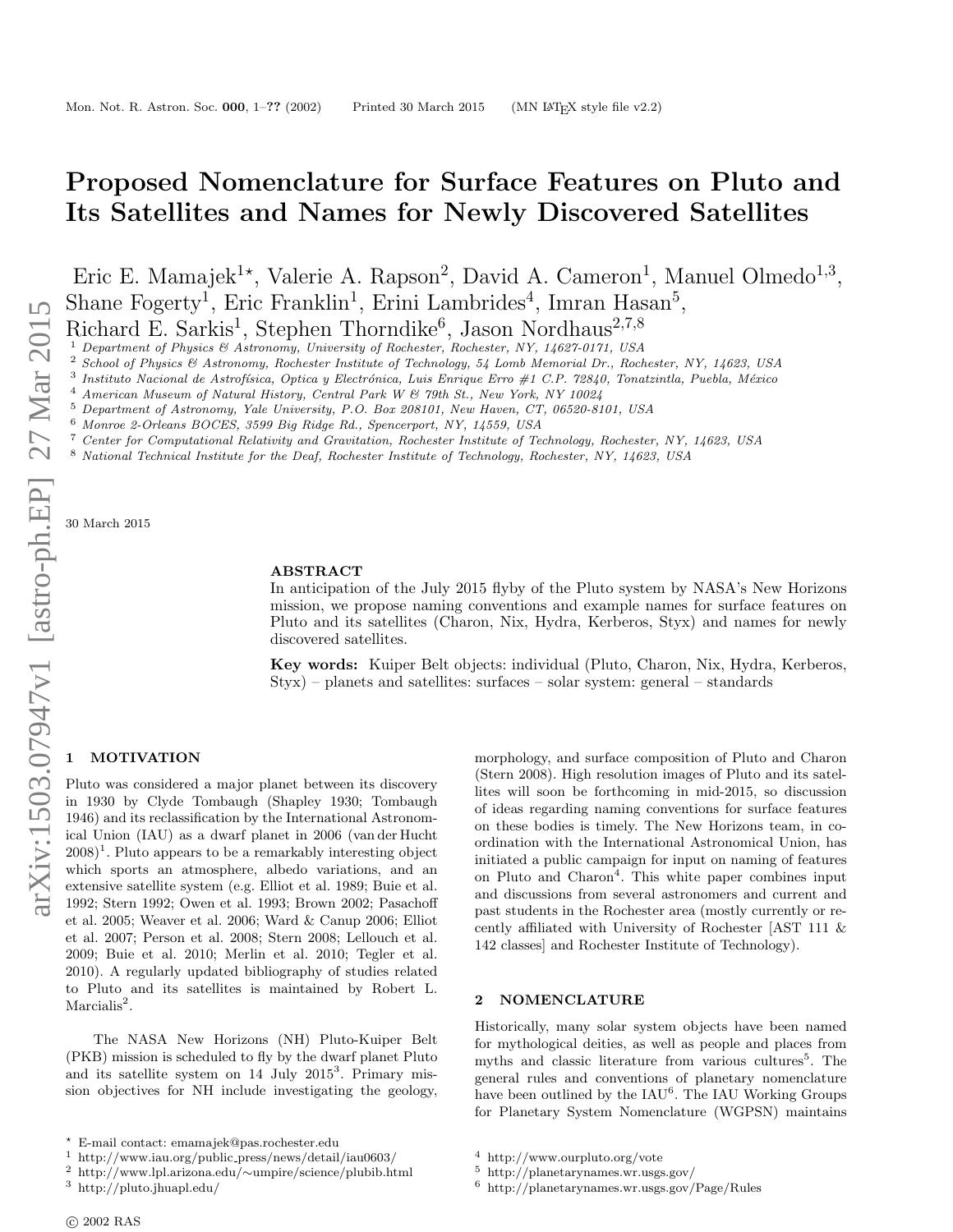# 2 E. E. Mamajek et al.

a compilation of categories of surface features on solar system bodies along with the naming convention for each category<sup>7</sup>. The Working Group maintains a list of reputable sources which contain the spellings and descriptions of people, places, and things, which have been used for naming planetary features<sup>8</sup> (e.g. Guirand 1977).

Thus far, only two naming conventions have been used for the Pluto system. Surface features of Pluto are to be named for "Underworld deities" <sup>9</sup>. The IAU WGPSN and SBN<sup>10</sup> have adopted the following for the naming of Pluto's satellites: "Satellites in the plutonian system are named for characters and creatures in the myths surrounding Pluto (Greek Hades) and the classical Greek and Roman Underworld."<sup>11</sup>.

The dwarf planet Pluto and its largest satellite Charon manifest significant albedo variations, likely reflecting different types of complex terrain. Neptune's largest satellite Triton, which may be the most Pluto-like body yet imaged by spacecraft, has its surface features categorized by 12 different classes: catenae, cavi, craters, dorsa, fossae, maculae, paterae, planitiae, plana, plumes, regiones, sulci. There is some spectroscopic evidence (based on the presence of crystalline water ice and ammonia hydrates) that Charon may be experiencing cryovolcanism (Cook et al. 2007). It seems likely that imagery of the surfaces of Pluto and Charon may warrant a number of toponymic classes similar to that of Triton. In what follows, we summarize some suggestions which expand upon the existing IAU naming themes for the Pluto system.

#### 2.1 Pluto

Pluto was discovered in 1930 by Clyde Tombaugh (Shapley 1930; Tombaugh 1946, 1960, 1997). In Greek mythology, Pluto was ruler of the underworld Hades, and represented a deity of wealth and treasure (Guirand 1977).

• Albedo features, Planitiae, Plana, Terrae, Dorsa, Maculae, Mensae, Tesserae: Deceased people and places associated with the discovery and characterization of Pluto: Tombaugh (Clyde William, 1906-1997; Tombaugh 1946, 1960, 1997), Lowell (Percival Lawrence, 1855-1916; began effort which lead to discovery of Pluto), Burney (Venetia Katharine Douglas Burney, 1918-2009; suggested name for Pluto), Kuiper (Gerald Peter, 1905-1973; Kuiper 1950, 1957), Elliot (James Ludlow, 1943-2011; Elliot et al. 1989; Elliot & Young 1992; Elliot et al. 2003,  $2007$ <sup>12</sup>, Rabe (Eugene Karl, 1911-1974; Rabe 1957a,b), Hunten (Donald M., 1925-2010; Hunten & Watson  $1982$ <sup>13</sup>, Simonelli (Damon Paul, 1959-2004; Simonelli & Reynolds 1989; Buratti & Veverka 2005), Bower (Ernest Clare, 1890-1964; Bower & Whipple 1930; Bower 1931, 1934; Hockey et al. 2009), Whipple (Fred Lawrence, 1906-2004; Bower & Whipple 1930; Yeomans 2004), Hardie (Robert, 1923-1989; Walker & Hardie 1955; Hardie 1965; Tenn 2007), Flagstaff, Coconino, Arizona (locations of Lowell observatory and USNO Flagstaff station where Pluto and Charon were discovered, respectively).

• Craters: Underworld deities and locations from mythologies around the world, excluding psychopomps (reserved for Charon; see §2.2). Examples: Mictlan (the Aztec underworld), Wepwawet (ancient Egyptian mythology; Hart 1990), etc.

• Catenae, Cavi, Chasmata, Fossae, Labryinthi, Montes, Paterae, Rupes, Scopuli, Sulci, Valles, Tholi: Words for "cold" in extinct or endangered languages $14 \text{ } 15$ . This is analagous to use of terms for "hot" for montes on Mercury<sup>16</sup>. Words from documented extinct or endangered languages provide a nearly limitless (and thus far surprisingly underutilized) reservoir of names that may be used for celestial nomenclature. Examples: Nirum (Yaygir language, Australia; Crowley 1979), Hanglu (Siraya language, Taiwan; Adelaar 2011), Julu (Present-day Great Andamanese, Andaman Islands; Abbi 2013), etc.

Other potential themes for Pluto features: Geological features and archaeological sites of northern Arizona (region where both Pluto and Charon were discovered), names of famous coins or mints (given Pluto's association with wealth).

# 2.2 Charon (134340 Pluto I)

Charon was discovered by Christy & Harrington (1978) and "named after the Greek mythological boatman who ferried souls across the river Styx to Pluto for judgement"<sup>17</sup>.

• Albedo features, Planitiae, Plana, Terrae: People associated with the discovery and characterization of Pluto's satellites, and mythological psychopomps (deities responsible for guiding spirits to the afterlife). Charon was discovered so recently (1978), that most notable scientists associated with its study are still alive, with a notable exception being Harrington (Robert Sutton, 1942-1993; Christy & Harrington 1978) who co-discovered Charon with Christy and was the first to calculate a dynamical mass for the Pluto-Charon system<sup>18</sup>. Mythological counterparts to Charon abound in the literature, with examples: Anubis (ancient Egyptian; Hart 1990), Muut (Cahuilla people of southern California; Bean 1974), Namtar (Mesopotamian; Black et al. 2004), Ixtab (Mayan), etc.

<sup>7</sup> http://planetarynames.wr.usgs.gov/Page/Categories

<sup>8</sup> http://planetarynames.wr.usgs.gov/References

<sup>9</sup> http://planetarynames.wr.usgs.gov/Page/Categories

<sup>10</sup> http://www.ss.astro.umd.edu/IAU/csbn/

<sup>11</sup> http://planetarynames.wr.usgs.gov/Page/Planets

 $^{12}\,$ http://web.mit.edu/newsoffice/2011/obit-elliot.html

<sup>13</sup> http://aas.org/obituaries/donald-m-hunten-1925-2010

<sup>14</sup> http://www.unesco.org/culture/languages-atlas/index.php

<sup>15</sup> http://www.endangeredlanguages.com/

<sup>16</sup> http://planetarynames.wr.usgs.gov/Page/Categories

<sup>17</sup> http://planetarynames.wr.usgs.gov/Page/Planets

<sup>18</sup> http://ad.usno.navy.mil/wds/history/harrington.html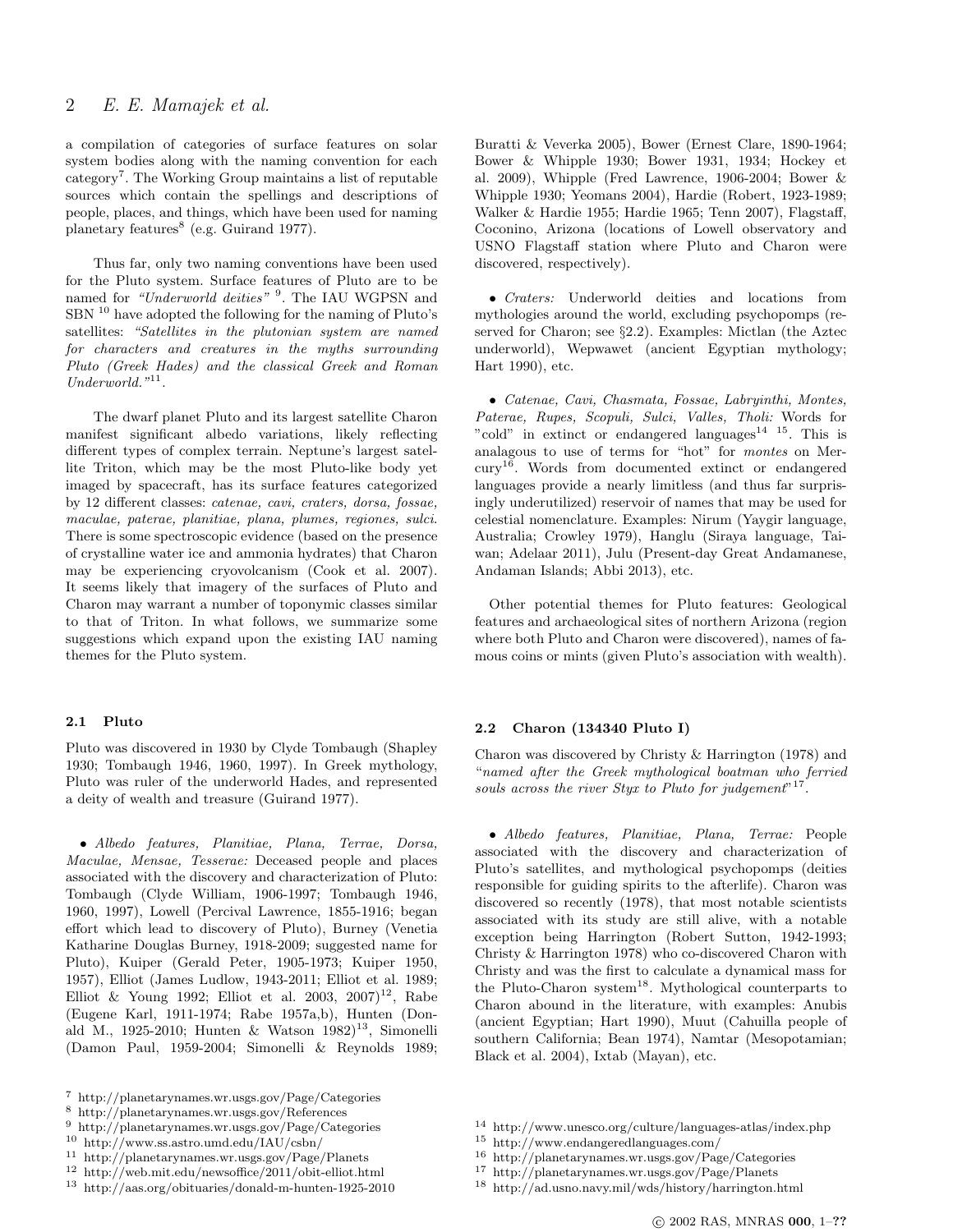• Craters: Names of characters, places, and starships associated with the Star Trek series of television shows and movies by American screenwriter and producer Gene Roddenberry (1921-1991). Examples: Kirk, Spock, McCoy, Sulu, Uhura, Chekov, Scotty, etc. (Okuda et al. 1999).

Gene Roddenberry worked on Star Trek between the mid-1960s and approximately 1990, which bracketed the discovery epoch of Charon (1978), the epoch of the Pluto-Charon mutual events (eclipses) which constrained the sizes of Pluto and Charon (1985-1990). It should be noted that there was popular support for naming one of the newly discovered satellites P4 or P5 "Vulcan". While "Vulcan" is obviously linked to a deity in classical mythology, its popularity was largely based on its use as the name of a fictional planet in Star Trek<sup>19</sup>. There is precedent of naming surface features on planetary satellites from science fiction and fantasy works from the 20th century. On Titan, the IAU has adopted the names of characters of Middle Earth from the novels of J.R.R. Tolkien for colles features, mountains and peaks from Middle Earth for montes peaks, and the names of planets from the Dune novels by Frank Herbert (e.g. Herbert 1965) for planitiae and labyrinthi. There are also asteroids named for fictional characters or shows from recent decades: e.g. (9007) James Bond and (13681) Monty Python being recent examples.

• Dorsa, Maculae, Mensae, Montes, Paterae, Tesserae, Tholi: Notable science fiction authors<sup>20</sup> who have written stories where Pluto and/or its satellites are featured. Examples: Coblentz (Stanton Arthur, 1896-1982; Coblentz 1931, 1934), Gallun (Raymond Zinke, 1911-1994; Gallun 1935), Heinlein (Robert Anson, 1907-1988; Heinlein 1958), Lovecraft (Howard Phillips, 1890-1937; Lovecraft 1930), Simak (Clifford Donald, 1904-1988; Simak 1973), Starzl (Roman Frederick, 1899-1976; Starzl 1931a,b), Walters (Hugh, 1910-1993; Walters 1973), Weinbaum (Stanley Grauman; 1902-1935; Weinbaum 1935), Williamson (Jack, 1908-2006; Williamson 1933, 1950). Kornbluth (Cyril M., 1923-1958) and Pohl (Frederik George, Jr., 1919-2013) coauthored three science fiction stories with Pluto as a setting under the pseudonyms S.D. Gottesman and Dennis Lavond (Gottesman 1940, 1941; Lavond 1941).

The list of science fiction authors is clearly heavy in American and western authors, so a broader survey of the international science fiction literature for notable deceased authors is obviously warranted if this nomenclature theme is adopted. Deceased Slavic authors who have written stories including Pluto as a setting are also not difficult to find: Shalimov (Alexander), Lukodjanov, Bulychov (Kir, alias of Igor Vsevolodovich Mozheiko), Bilénkin (Dmitri Aleks´androvitch; 1933-1987), Yemfrimov (Ivan Antonovich,

 $1908-1972$ <sup>21</sup>. Unfortunately, at present we have only found incomplete translated bibliographic information on their works and birth/death dates.

• Catenae, Cavi, Chasmata, Fossae, Labyrinthi, Rupes, Scopuli, Sulci, Valles: Small towns, settlements, or islands serviced predominantly by ferry. Examples: Nias (Indonesia), Fogo (Canada), Robben (South Africa), etc.

# 2.3 Nix (134340 Pluto II =  $S/2005$  P 2)

Nix was discovered in 2005 by Weaver et al. (2005), and the IAU WGPSN approved its designation in 2006. The adopted IAU spelling of the name is the Egyptian spelling of the Greek  $Nyx^{22}$ . In Hesiod's Theogeny (Hesiod 1914), Nyx was one of the first offspring of Chaos, "goddess of darkness and night, mother of Charon."

• Surface Features: Offspring of the Greek god Nyx. Nyx and her family are detailed in Hesiod  $(1914)^{23}$ . Examples: Moros, Ker, Hypnos, Momos, Oizys, etc. (Hesiod 1914).

# 2.4 Hydra (134340 Pluto III =  $S/2005$  P 1)

Hydra was discovered in 2005 by Weaver et al. (2005), and the IAU WGPSN approved its desigation in 2006. The Lernaen Hydra "born of Typhon and Echidna, was an enormous serpent with nine heads," slain by Hercules (Guirand 1977).

• Surface features: People and places associated with the Greek mythological water monster Hydra. Examples: Typhon, Echidna, Heracles or Hercules, Lerna, Iolaus, etc. (Guirand 1977).

Note that "Sea creatures from myth and literature"<sup>24</sup> has already been adopted by the IAU as the naming theme for maria on Titan, and so should not be reused for Hydra.

## 2.5 Kerberos (134340 Pluto IV = S/2011 (134340) 1)

Kerberos was discovered by Showalter et al. (2011). While the name Cerberus was proposed, it was already in use for an asteroid, and the name of the Greek counterpart Kerberos was adopted by the IAU. Kerberos was "the hound of Hades" (Hesiod 1914), a "monstrous watch-dog with fifty heads and a voice of bronze", although he was usually depicted with only three heads (Guirand 1977).

• Surface Features: Canine deities and monsters from mythology around the world. Chimera (Greek), Garmr or Garm (Norse), Fenrir (Norse; Guirand 1977), Amarok

<sup>19</sup> http://www.space.com/21814-pluto-moons-named-kerberosstyx.html

<sup>20</sup> The names and birth/death dates listed for the authors are as listed in Wikipedia (http://en.wikipedia.org), hence further verification is clearly warranted. A website listing science fiction works that involve Pluto as a setting is compiled by Steven H. Silver: http://www.sfsite.com/ silverag/pluto.html.

<sup>21</sup> Many thanks to Valentin Ivanov (ESO) for pointing us to these science fiction authors.

<sup>22</sup> http://planetarynames.wr.usgs.gov/Page/Planets

<sup>23</sup> Nyx's place in the family tree of Greek mythological deities is shown at http://www.theoi.com/TreeHesiod.html

<sup>24</sup> http://planetarynames.wr.usgs.gov/Page/Categories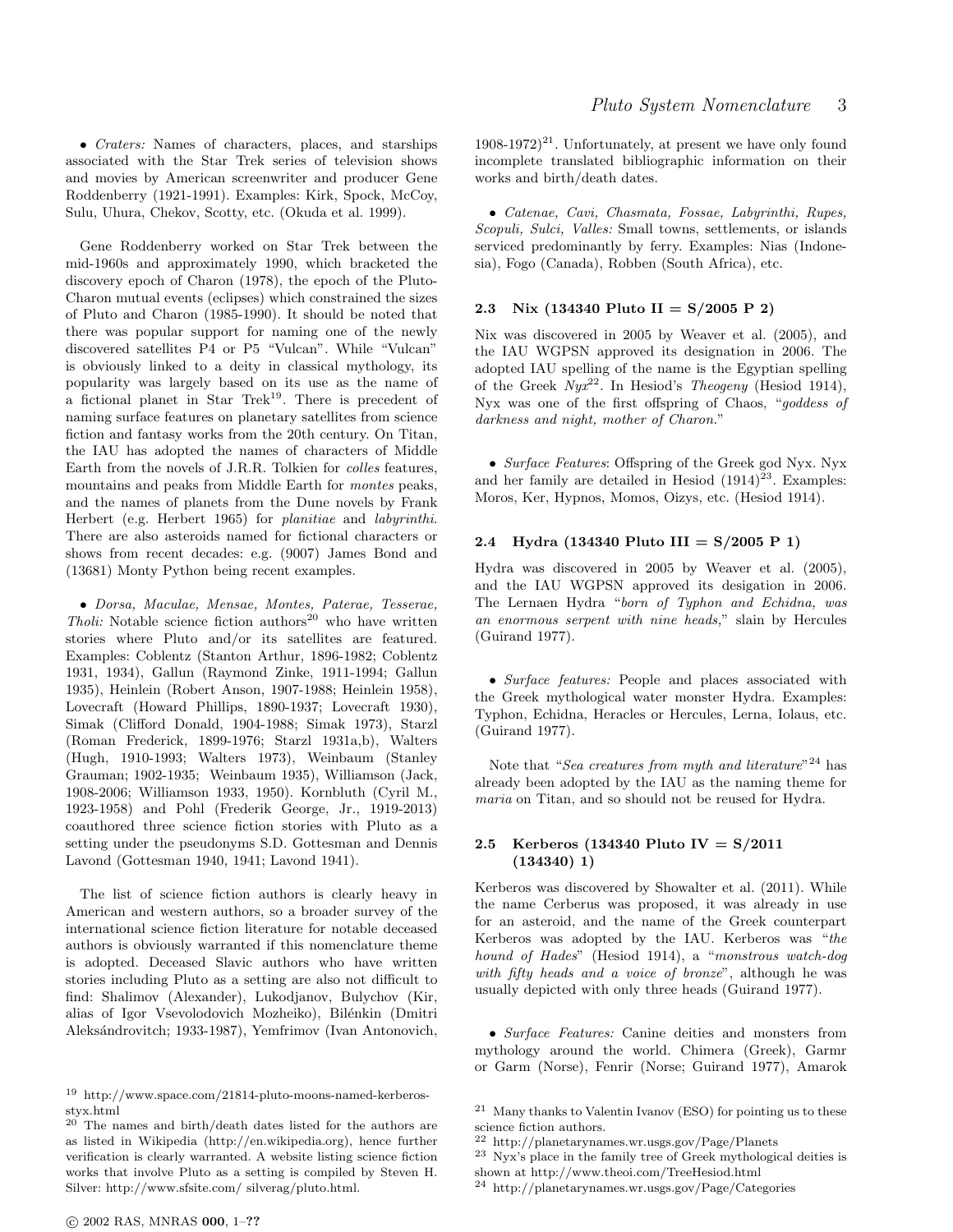(Inuit), Asena (Turkic), Kishi (Angola), Cú-Síth (Scotland), Inugami (Japan).

Thus far, no naming theme for any solar system body focuses on canine deities or monsters.

# 2.6 Styx (134340 Pluto  $V = S/2012$  (134340) 1)

Styx was discovered by Showalter et al. (2012). Styx is "the infernal river" that separates Earth (the land of the living) from the underworld (the land of the dead) in Greek mythology. Styx was personified as a nymph born of Tethys and Oceanus (Guirand 1977).

• Surface Features: Rivers of mythological underworlds. Examples from Greek mythology: Acheron, Cocytus, Lethe, Phlegethon (Guirand 1977).

If a wider variety of nomenclature is needed, the nymph Styx from Greek mythology also had offspring with Pallas: Bia, Kratos, Nike, and Zelos (Guirand 1977).

# 3 NEW SATELLITES

Pluto's known satellites have been named Charon, Nix, Hydra, Kerberos, and Styx after mythological characters associated with the underworld from Roman or Greek mythology. Current models for forming Pluto and Charon favor a giant impact origin for the satellite system, where the outer satellites formed from an ice-rich, post-collision debris disk (Canup 2005; Stern et al. 2006; Canup 2011; Kenyon & Bromley 2014; Bromley & Kenyon 2015). Recent models by Kenyon & Bromley (2014) have predicted that the Pluto system may contain additional small satellites (<few km) beyond the orbit of Hydra at orbital radii of  $\sim$ 70-200 R<sub>Pluto</sub>, with small inclinations with respect to Pluto-Charon. This region may contain an extremely low optical depth debris ring as well (Kenyon & Bromley 2014). It is also possible that the small satellites Nix and Hydra could harbor tiny coorbital satellites (Pires Dos Santos et al. 2011).

Based on input from the public, Mark Showalter submitted the names Vulcan and Cerberus to the IAU WGPSN and SBN committees for the satellites dubbed P4 and P5 (now Kerberos and Styx). Vulcan was rejected on the grounds that the name had been widely used to refer to a hypothetical planet that may exist closer to the Sun than Mercury (ruled out), and we are now left with the term 'vulcanoids' attached to the hypothetical population of asteroids which may orbit the Sun closer than Mercury's orbit (not ruled out). Cerberus was rejected due to its previous use with the asteroid 1865 Cerberus, however a transliteration of the Greek spelling Kerberos was adopted<sup>25</sup>.

Showalter received several other good candidate names, including Elysium, Tartarus, Tantalus, Sisyphus, Orthrus,

Tartarus (Latin) or Tartaros (Greek) represents the lowest region of the underworld – the region below even Hades where the Titans were imprisoned (Autenrieth 1891; Guirand 1977).

Orthrus or Orthus was a dog with two heads and the tail of a serpent from Greek mythology, and sibling of Kerberos (Cerberus). Orthrus, along with his master Eurytion, guarded a herd of red oxen controlled by the monster Geryon. Orthrus (along with seemingly every other interesting beast in Greek mythology) was slain by Hercules. The name was spelled as Orthus in Hugh Evelyn-White's English translation of Hesiod's Theogeny (Hesiod 1914), and referred to as "Orthus, the hound of Geryones, born of Echidna and Typhaon, slain by Heracles". The same monster is spelled as Orthrus in Guirand (1977). There is, however, an asteroid (2329) Orthos, of similar spelling.

Melinoe was an underworld goddess in Greek mythology who made nightly earth visits, spreading fear with her ghastly companions. Her name translates rouhgly to "dark mind", and she is described in detail in Orphic Hymn LXX "To Melinoe, the Fumigation from Aromatics" (Taylor 1896; Athanassakis 2013). Representing her mixed heritage as the daughter of Zeus and Persephone, Melinoe's limbs were dark on one side, but white on the other (Taylor 1896). Melinoe may be a particularly appropriate name for a new satellites with high contrast surface features.

Thanatos (Greek) or Mors (Latin) was the god of non-violent death<sup>28</sup>. He is often depicted with his twin brother, Hypnos, who was the god of sleep. Thanatos and Hypnos were sons of Nyx (goddess of night) and Erebos (god of darkness). Thanatos could rarely be defeated, tricked, or captured by Greek gods and heroes (Heracles, Sisyphus) who wished to prevent a death or escape their own death (Hesiod 1914). Thanatos was also the subject of an Orphyic hymn "To Thanatos, Fumigation from Manna" (Taylor 1896; Hansen 2004; Athanassakis 2013). With Thanatos being a son of Nyx, its name could be used for a surface feature on Nyx instead.

Melinoe, Hecate, Thanatos. These are briefly discussed and described on Showalter's blog<sup>26</sup>. A search of the IAU Minor Planet Center compilation of minor planet names $^{27}$  shows that as of 8 March 2015, there are asteroids named (1866) Sisyphus, (2102) Tantalus, and (100) Hekate (close enough to Hecate that 'Hecate' should probably not be considered). However, there are no asteroids named Tartarus, Orthrus, Melinoe, or Thanatos. Arguably, these are all excellent candidate satellite names.

<sup>26</sup> http://cosmicdiary.org/mshowalter/2013/02/14/opening-upthe-gates-of-hell/

<sup>27</sup> http://www.minorplanetcenter.net/iau/lists/MPNames.html <sup>28</sup> http://www.theoi.com/Daimon/Thanatos.html

<sup>25</sup> http://www.iau.org/public press/news/detail/iau1303/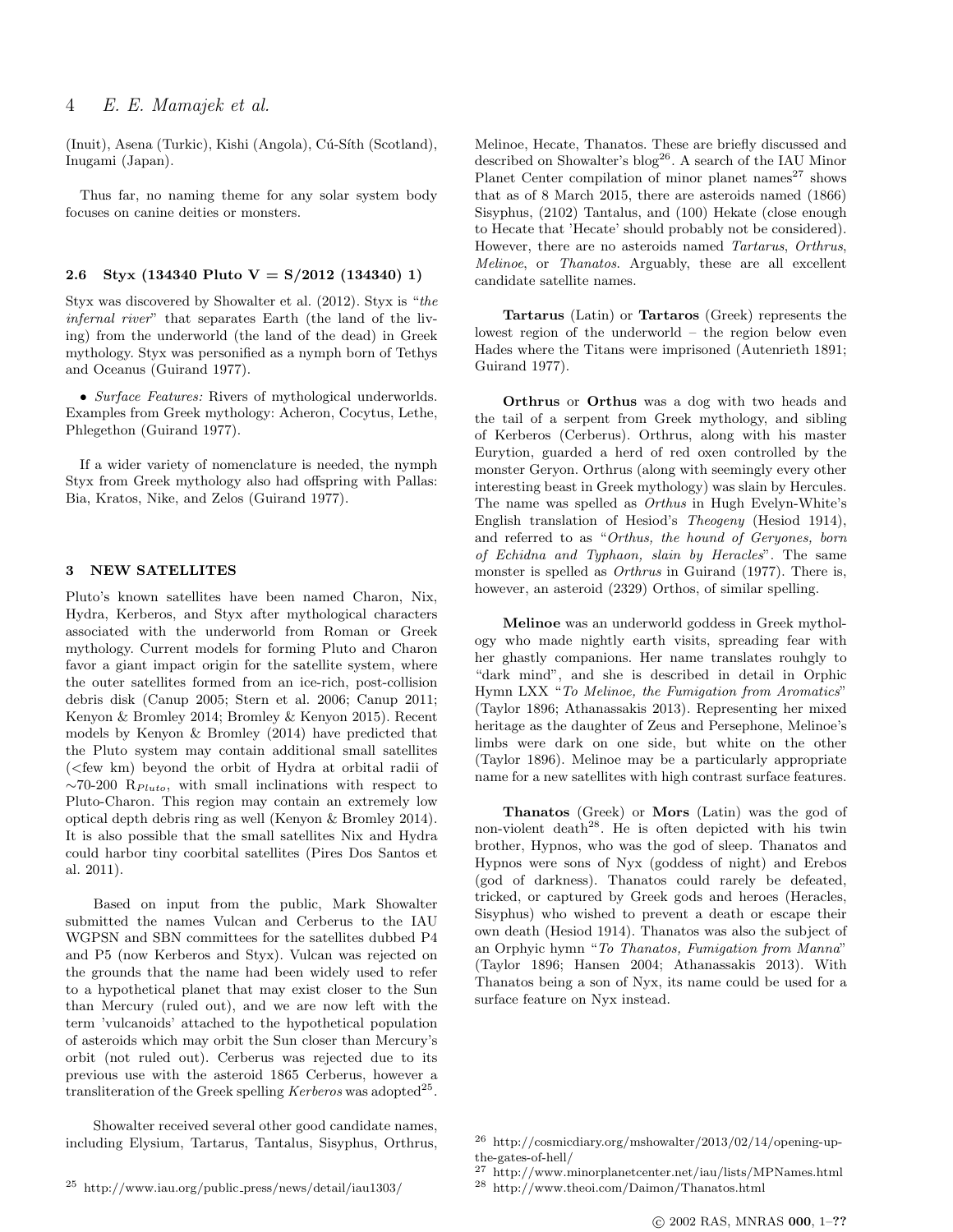#### REFERENCES

- Abbi, A., 2013, A Grammar of the Great Andamanese Language: An Ethnolinguistic Study, Brill, Leiden
- Adelaar, A. K., 2011, Siraya: Retrieving the Phonology, Grammer and Lexicon of a Dormant Formosan Language, Walter de Gruyter GmbH & Co. GK, Berlin
- Athanassakis, A., 2013, The Orphic hymns: Text, Translation, and Notes, Johns Hopkins University Press, Baltimore
- Autenrieth, G., 1891, A Homeric Dictionary for Schools and Colleges, Harper and Brothers, New York
- Andersson, L. E. 1978, BAAS, 10, 586
- Bean, L. J., 1974, Mukat's People: The Cahuilla Indians of Southern California, University of California Press, Berkeley
- Black, J., Green, A., & Rickards, T., 2004, Gods, Demons and Symbols of Ancient Mesopotamia: An Illustrated Dictionary, 2nd edition reprint, The British Museum Press, London
- Bower, E. C. 1931, Ph.D. Thesis, University of California, Berkeley
- Bower, E. C. 1934, Lick Observatory Bulletin, 17, 53
- Bower, E. C., & Whipple, F. L. 1930, PASP, 42, 236
- Bower, E. C., Anderson, C. M., & Wyse, A. B. 1933, Lick Observatory Bulletin, 16, 115
- Bromley, B. C., & Kenyon, S. J. 2015, submitted to ApJ, arXiv:1503.06805
- Buie, M. W., Tholen, D. J., & Horne, K. 1992, Icarus, 97, 211
- Buie, M. W., Grundy, W. M., Young, E. F., Young, L. A., & Stern, S. A. 2010, AJ, 139, 1128
- Buratti, B. J., & Veverka, J. 2005, BAAS, 37, 1557
- Brown, M. E. 2002, Annual Review of Earth and Planetary Sciences, 30, 307
- Brown, M. E., Trujillo, C. A., & Rabinowitz, D. L. 2005, ApJ, 635, L97
- Canup, R. M. 2005, Science, 307, 546
- Canup, R. M. 2011, AJ, 141, 35
- Cheng, A. F., Weaver, H. A., Conard, S. J., et al. 2008, Space Sci. Rev., 140, 189
- Christy, J. W., & Harrington, R. S. 1978, AJ, 83, 1005
- Coblentz, S. 1931, "Into Plutonian Depths." Wonder Stories Quarterly, Spring 1931
- Coblentz, S. 1934, "Riches for Pluto." Astounding, December 1934
- Cook, J. C., Desch, S. J., Roush, T. L., Trujillo, C. A., & Geballe, T. R. 2007, ApJ, 663, 1406
- Crowley, T., 1979, Handbook of Australian Languages, Volume 1, Johns Benjamins Publishing, eds. R. M. W Dixon & B. J. Blake
- Elliot, J. L., Dunham, E. W., Bosh, A. S., et al. 1989, Icarus, 77, 148
- Elliot, J. L., & Young, L. A. 1992, AJ, 103, 991
- Elliot, J. L., Ates, A., Babcock, B. A., et al. 2003, Nature, 424, 165
- Elliot, J. L., Person, M. J., Gulbis, A. A. S., et al. 2007, AJ, 134, 1
- Gallun, R. Z. 1935, "Blue Haze on Pluto." Astounding, June 1935
- Gottesman, S. D. 1940, "King Cole of Pluto." Super Science Stories, May 1940
- Gottesman, S. D. 1941, "The Castle on Outerplanet." Uncanny Tales, October 1941
- Guirand, F., 1977, New Larousse Encyclopedia of Mythol $ogy$ , translated by R. Aldington & D. Ames and revised by a panel of editorial advisers from the Larousse Mythologie Générale, ed. F. Guirand. New edition 1968, thirteenth impression 1977. The Hamlyn Publishing Group Limited, New York
- Green, D. W. E. 2006, IAU Circ., 8723, 1
- Hansen, W., 2004, Handbook of Classical Mythology, ABC-CLIO, Santa Barbara, CA (ISBN 1-57607-226-6)
- Hardie, R. 1965, AJ, 70, 140
- Hart, G., 1990, Egyptian Myths: Legendary Past Series. University of Texas Press
- Heinlein, R. A., 1958, Have Spacesuit, Will Travel. Scribner Herbert, F., 1965, Dune, Chilton Books
- Hesiod, 1914, The Homeric Hymns and Homerica with an English Translation by Hugh G. Evelyn-White. Theogony. Harvard University Press, Cambridge MA.
- Hockey, T., Trimble, V., Williams, T. R., et al. 2009, The Biographical Encyclopedia of Astronomers, Edited by Thomas Hockey, Virginia Trimble, Thomas R. Williams, Katherine Bracher, Richard A. Jarrell, Jordan D. Marché, and F. Jamil Ragep. Berlin, Springer: 2009, ISBN: 978-0- 387-35133-9.
- Hunten, D. M., & Watson, A. J. 1982, Icarus, 51, 665
- Kenyon, S. J., & Bromley, B. C. 2014, AJ, 147, 8
- Kuiper, G. P. 1950, Pub. Ast. Soc. Pacific, 62, 133
- Kuiper, G. P. 1957, ApJ, 125, 287
- Lavond, D. 1941, "A Prince of Pluto." Future Fiction, April 1941
- Lellouch, E., Sicardy, B., de Bergh, C., et al. 2009, A&A, 495, L17
- Lovecraft, H. P., 1931, "The Whisperer in Darkness". The Dunwich Horror and Others.
- Merlin, F., Barucci, M. A., de Bergh, C., et al. 2010, Icarus, 210, 930
- Okuda, M., Okuda, D., & Mirek, D., 1999, The Star Trek Encyclopedia: A Reference Guide to the Future. Pocket Books: 1999, ISBN: 978-0671536091
- Olkin, C. B., Young, E. F., Young, L. A., et al. 2007, AJ, 133, 420
- Owen, T. C., Roush, T. L., Cruikshank, D. P., et al. 1993, Science, 261, 745
- Pasachoff, J. M., Souza, S. P., Babcock, B. A., et al. 2005, AJ, 129, 1718
- Person, M. J., Elliot, J. L., Gulbis, A. A. S., et al. 2008, AJ, 136, 1510
- Pires Dos Santos, P. M., Giuliatti Winter, S. M., & Sfair, R. 2011, MNRAS, 410, 273
- Rabe, E. 1957, ApJ, 125, 290
- Rabe, E. 1957, ApJ, 126, 240
- Shapley, H. 1930, IAU Circ., 255, 1
- Showalter, M. R., Hamilton, D. P., Stern, S. A., et al. 2011, IAU Circ., 9221, 1
- Showalter, M. R., Weaver, H. A., Stern, S. A., et al. 2012, IAU Circ., 9253, 1
- Simak, C. D. 1973, "Construction Shack." Worlds of If, Jan/Feb 1973
- Simonelli, D. P., & Reynolds, R. T. 1989, Geophys. Res. Lett., 16, 1209
- Starzl, R. F. 1931a, "The Earthman's Burden." Astounding